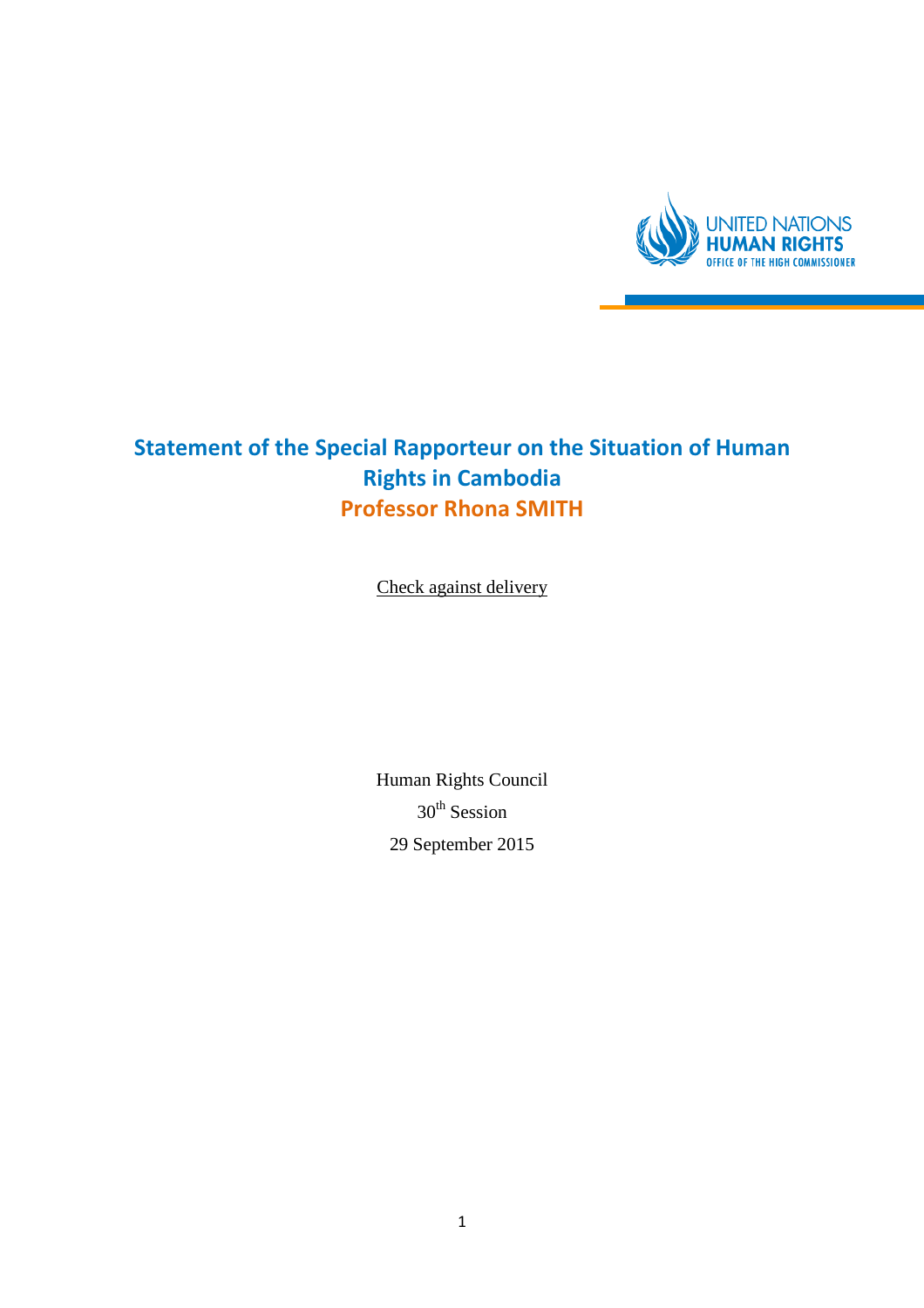Mr President, Excellencies, ladies and gentlemen.

I am deeply humbled at the trust placed in me by the Human Rights Council in appointing me Special Rapporteur on the situation of human rights in Cambodia. This afternoon I have the honour to present my first report. This was submitted in June before I had the opportunity to visit the country and I note the useful additional information provided by the Kingdom of Cambodia, available to the Council as a G document – A/HRC/30/G/1. I have just returned from my first mission to the Kingdom and can update the Council on my findings. At the outset, I would like to extend my sincere appreciation to the Royal Government of Cambodia for their invitations to visit and the cooperation extended during the visit. I would also like to thank OHCHR for their support of the mission.

My oral report will summarise this initial mission, reflect on progress on the recommendations of my predecessor, indicate current issues of pressing concern in Cambodia and reflect on possibilities for this mandate.

It was a pleasure to return to Cambodia in my new capacity as Rapporteur, and I was moved by the warm welcome I received from all those whom I met. During my nineday visit, I had the privilege of meeting with Samdech Techo Prime Minister Hun Sen, a wide range of Government ministers, as well as representatives of the National Assembly, the Senate, and the Cambodian Human Rights Committee. I also met with representatives of the civil society, local communities, and the diplomatic community, in addition to the UN Country Team. I further took the opportunity to visit Koh Kong province, where I met with provincial authorities and private actors to better understand land concessions and the implementation of the law on peaceful demonstrations. Additional meetings were held in Bangkok last Friday.

This initial mission had two principal goals: introductory and information gathering. It was an opportunity to introduce myself to key members of the Royal Government as well as a wide range of other stakeholders. My second, related, goal was information gathering. Through meetings, observation and the field trip, I sought to gather information to help my understanding of the human rights situation in the country.

At each ministerial meeting, I enquired as to areas of progress as well as actual or anticipated challenges in respecting, protecting and promoting international human rights within each Ministry. Based on the responses received, it is clear to me that the Government is engaged in a number of reform initiatives which could pave the way to resolving some of the outstanding human rights issues in the country. I was most appreciative of the acknowledgement of what remains to be done and the willingness of so many Ministers to engage in constructive dialogue with me, and indeed, other actors including the Office of the High Commissioner of Human Rights.

This mandate has a long history. Should it be renewed by the Council later this week, I plan to build on the work of my five predecessors. Their observations outlined the challenges that this country has faced in promoting and protecting human rights and included concrete recommendations, many of which are yet to be fully implemented. My predecessor took an institutional approach: his reports focused on judicial, parliamentary, electoral and land reform. I would echo his findings and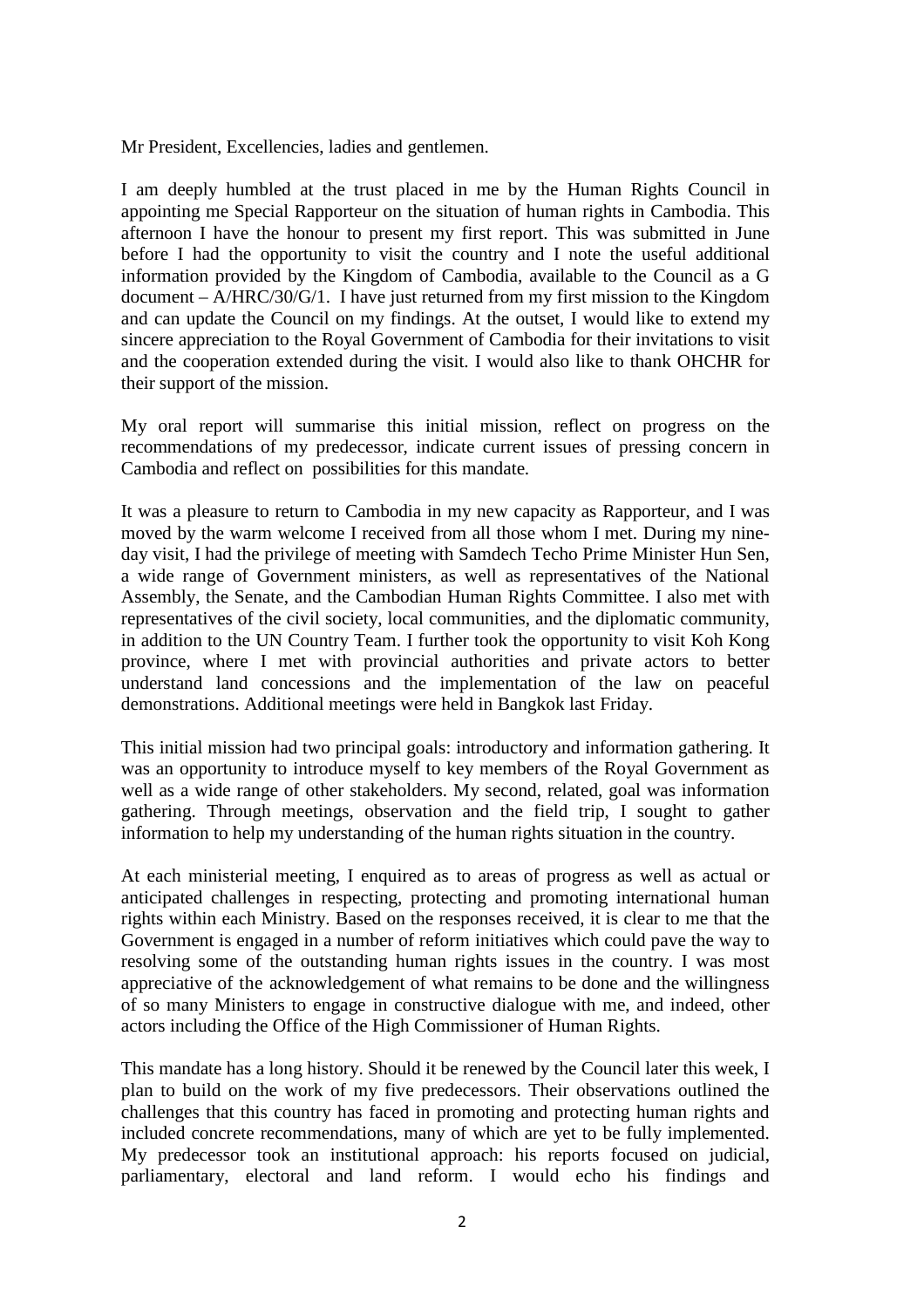recommendations and I would plan to continue to monitor future institutional developments and reforms.

With respect to the judiciary, the Minister of Justice outlined how his Ministry is engaged in the implementation of the three fundamental laws on the judiciary which were adopted last year. I heard from many Cambodians that a strong, independent judiciary is considered essential to guarantee the full realisation of human rights. I agree with their views and it is to be hoped that this opportunity will be taken to further strengthen the independence of the judiciary by integrating appropriate safeguards.

As for parliament, I took the opportunity to meet with those involved at all stages of the legislative process. A number of stakeholders expressed concern over the perceived lack of meaningful consultations preceding the enactment of key laws with implications for human rights, not least the Law on Associations and Non-Governmental Organisations (LANGO), adopted July 2015. A draft trade union law and draft cybercrime law are amongst measures presently under development. Further transparency and consultation in the legislative process should be encouraged to ensure a process with participation by, and consideration of, the views of all stakeholders as well as evaluation of all laws for compliance with international human rights standards.

Land remains one of the most complex human rights issues Cambodia is currently facing. The process of conferring land titles and redressing problematic land concessions granted in the past is beginning to see a degree of success. However much remains to be addressed, particularly for the most marginalised communities, including indigenous peoples. The review of concessions, including their cancellation and redistribution as appropriate, is ongoing. I was pleased to note that the Minister of Environment is willing to actively resolve specific issues brought to his attention whilst working more generally on the resolution of land issues particularly in protected areas.

Turning to key issues in Cambodia today, there was a general consensus among civil society actors that the space for the peaceful exercise of the freedoms of assembly, association and expression is shrinking as the country moves towards the 2017 commune elections and the 2018 National Assembly elections. This is a matter of concern given that the ability of all persons to obtain redress and contribute to finding solutions to land, labour and other disputes often depends on their ability to peacefully exercise such freedoms. As I repeatedly found evidence of concern over the interpretation and application of restrictions, I was pleased to have had the opportunity to engage in discussion with many Government actors on the importance of ensuring a balance between freedom of expression, assembly and association and the legitimate need of the State to preserve and maintain public order and stability in accordance with international human rights law. I do hope that the planned implementation guidelines on LANGO will appropriately reflect this balance as expressed, amongst others, by the Special Rapporteur on Freedom of Peaceful Assembly and Association. I further hope that they, and the implementation guidelines on the Law on Peaceful Demonstrations, are then widely disseminated to all relevant officials and the public in order to ensure the uniform and fair application of these laws.